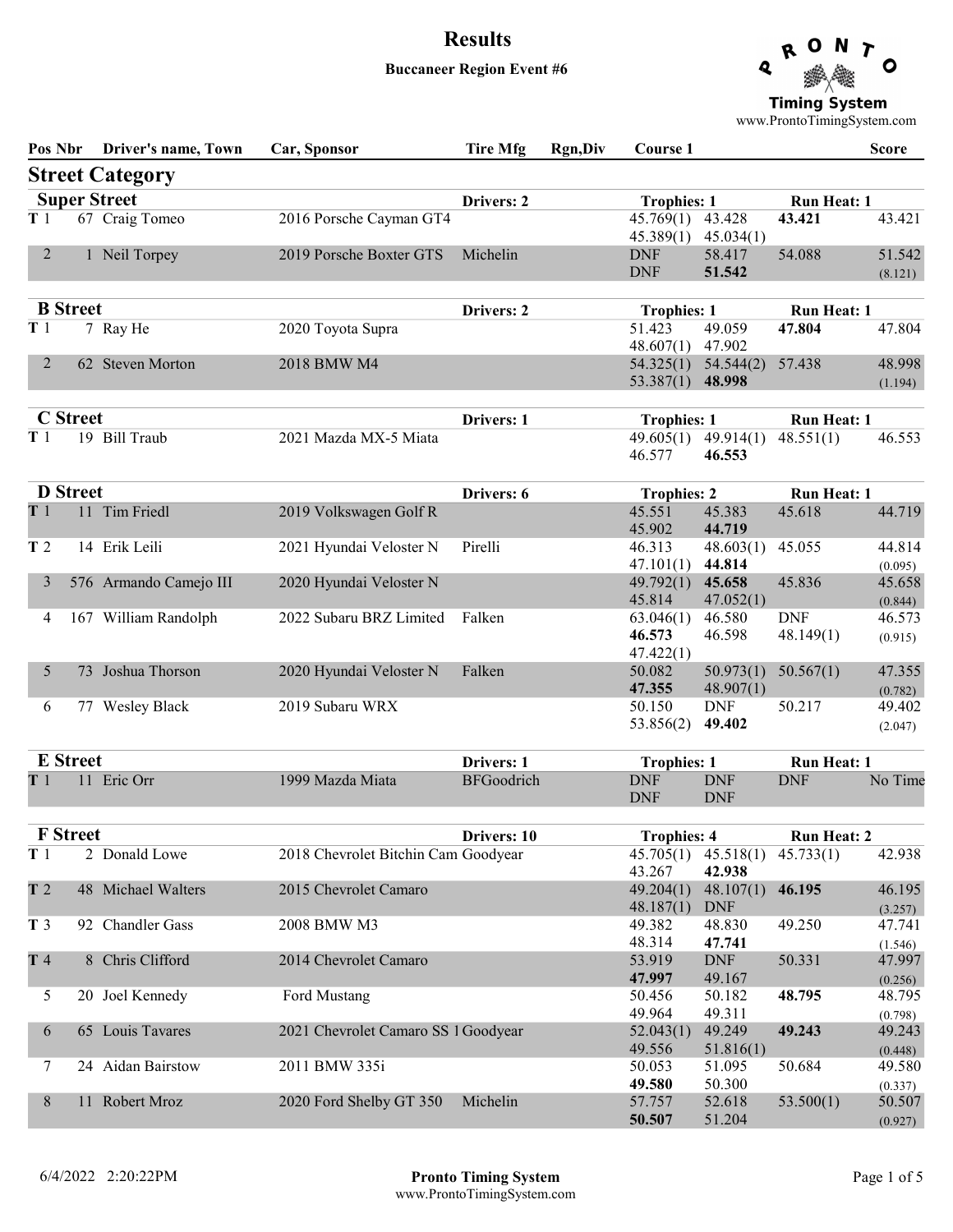### Buccaneer Region Event #6



www.ProntoTimingSystem.com

| Pos Nbr         | Driver's name, Town       | Car, Sponsor                    | Tire Mfg          | Rgn, Div | Course 1           |            |                    | <b>Score</b> |
|-----------------|---------------------------|---------------------------------|-------------------|----------|--------------------|------------|--------------------|--------------|
| 9               | Geoff McKnight<br>63      | Mercedes-Benz E63S Wago Pirelli |                   |          | 52.300             | 54.826     | 52.455             | 51.381       |
|                 |                           |                                 |                   |          | 52.108             | 51.381     |                    | (0.874)      |
| 10              | Mark Gustafson<br>-59     | <b>BMW 328i</b>                 |                   |          | <b>DNF</b>         | <b>DNF</b> | 54.106             | 54.106       |
|                 |                           |                                 |                   |          | 55.488             | 57.065     |                    | (2.725)      |
| <b>G</b> Street |                           |                                 | <b>Drivers: 1</b> |          | <b>Trophies: 1</b> |            | <b>Run Heat: 1</b> |              |
| T 1             | 95<br>Donnie Lowe         | 2019 Honda Civic Si             | Falken            |          | 47.261(1)          | 51.169(3)  | 45.973             | 45.737       |
|                 |                           |                                 |                   |          | 45.737             | 45.739     |                    |              |
|                 | <b>H</b> Street           |                                 | <b>Drivers: 1</b> |          | <b>Trophies: 1</b> |            | <b>Run Heat: 1</b> |              |
| T <sub>1</sub>  | Giancarlo Fruzzetti<br>74 | 2018 Fiat Abarth 500            | Pirelli           |          | <b>DNF</b>         | <b>DNF</b> | 51.844             | 50.228       |
|                 |                           |                                 |                   |          | 50.402             | 50.228     |                    |              |

## **Street Touring Category**

|                | <b>Street Touring Hatch</b>    |                                   | Drivers: 4  | <b>Trophies: 2</b>  |                     | <b>Run Heat: 1</b> |         |
|----------------|--------------------------------|-----------------------------------|-------------|---------------------|---------------------|--------------------|---------|
| T1             | 6 Dean Crook                   | 2019 volkswagon GTI               |             | 49.762(1)<br>45.406 | 46.487<br>47.579(1) | 45.880             | 45.406  |
| T <sub>2</sub> | 26 Sean Mason                  | 2019 Volkswagen GTI               |             | 47.601              | 48.122(1)           | 49.008(1)          | 47.601  |
|                |                                |                                   |             | 49.743(2)           | 47.731              |                    | (2.195) |
| 3              | 91 Matt Olsen                  | 2015 Volkswagen Golf GTI Yokohama |             | 51.639              | 49.875              | 51.578(1)          | 49.875  |
|                |                                |                                   |             | 51.031(1)           | 51.143(1)           |                    | (2.274) |
| $\overline{4}$ | 13 Joshua Gonzales             | 2020 Honda Civic SI               | Yokohama    | 52.512              | 52.019(1)           | 55.275(2)          | 50.929  |
|                |                                |                                   |             | 50.929              | 50.969              |                    | (1.054) |
|                | <b>Street Touring Sport</b>    |                                   | Drivers: 1  | <b>Trophies: 1</b>  |                     | <b>Run Heat: 1</b> |         |
| T <sub>1</sub> | 12 Adam Davis                  | 1991 Toyota MR2                   | Yokohama    | 47.739              | 48.120              | 47.430             | 46.533  |
|                |                                |                                   |             | 49.498(1)           | 49.770(1)           | 46.533             |         |
|                |                                |                                   |             | <b>DNF</b>          |                     |                    |         |
|                | <b>Street Touring Xtreme</b>   |                                   | Drivers: 4  | <b>Trophies: 2</b>  |                     | <b>Run Heat: 2</b> |         |
| T1             | 86 Jeff Gray                   | 2014 Scion FR-S                   | Bridgestone | 48.161              | 47.280              | 46.929             | 46.577  |
|                |                                |                                   |             | 48.112              | 46.577              |                    |         |
| T <sub>2</sub> | 787 James Patrick              | 2009 Mazda RX-8 R3                | Dunlop      | 49.813              | 48.210              | 47.254             | 47.254  |
|                |                                |                                   |             | 49.978(1)           | 47.564              |                    | (0.677) |
| 3              | 12 Elias Clayton               | 2008 Toyota X-Runner              | Bridgestone | 48.254              | 47.560              | 47.876             | 47.560  |
|                |                                |                                   |             | 47.623              | 47.603              |                    | (0.306) |
| 4              | 55 Chuck Colcord               | 2002 BMW 330ci                    | Falken      | 53.733(2)           | 51.321(1)           | 52.021(1)          | 48.162  |
|                |                                |                                   |             | <b>DNF</b>          | 48.162              |                    | (0.602) |
|                | <b>Street Touring Roadster</b> |                                   | Drivers: 2  | <b>Trophies: 1</b>  |                     | <b>Run Heat: 2</b> |         |
| T <sub>1</sub> | 111 Russ McBride               | 2018 Mazda MX-5 Club              |             | 49.644              | 49.100              | 48.827             | 48.827  |
|                |                                |                                   |             | <b>DNF</b>          | <b>DNF</b>          |                    |         |
| 2              | 60 Eladio Flores               | 1999 Mazda Miata                  |             | 53.454              | 51.670              | 53.786(1)          | 50.778  |
|                |                                |                                   |             | 50.778              | 56.952(3)           |                    | (1.951) |
|                | <b>Street Touring Ultra</b>    |                                   | Drivers: 4  | <b>Trophies: 2</b>  |                     | <b>Run Heat: 2</b> |         |
| T1             | 13 Preston Jordan              | 2005 Mazda Miata                  | Bridgestone | 44.725              | 44.184              | 45.962(1)          | 43.822  |
|                |                                |                                   |             | 43.822              | 43.847              |                    |         |
| T 2            | 77 Joshua Williams             | 2003 Chevrolet Corvette           |             | <b>DNF</b>          | 47.888              | 47.666             | 47.666  |
|                |                                |                                   |             | 47.690              | 48.089              |                    | (3.844) |
| 3              | 418 Paul Elliott               | 2006 Subaru Impreza WRX Michelin  |             | 55.469              | 51.955              | 51.397             | 50.557  |
|                |                                |                                   |             | 50.557              | 50.592              |                    | (2.891) |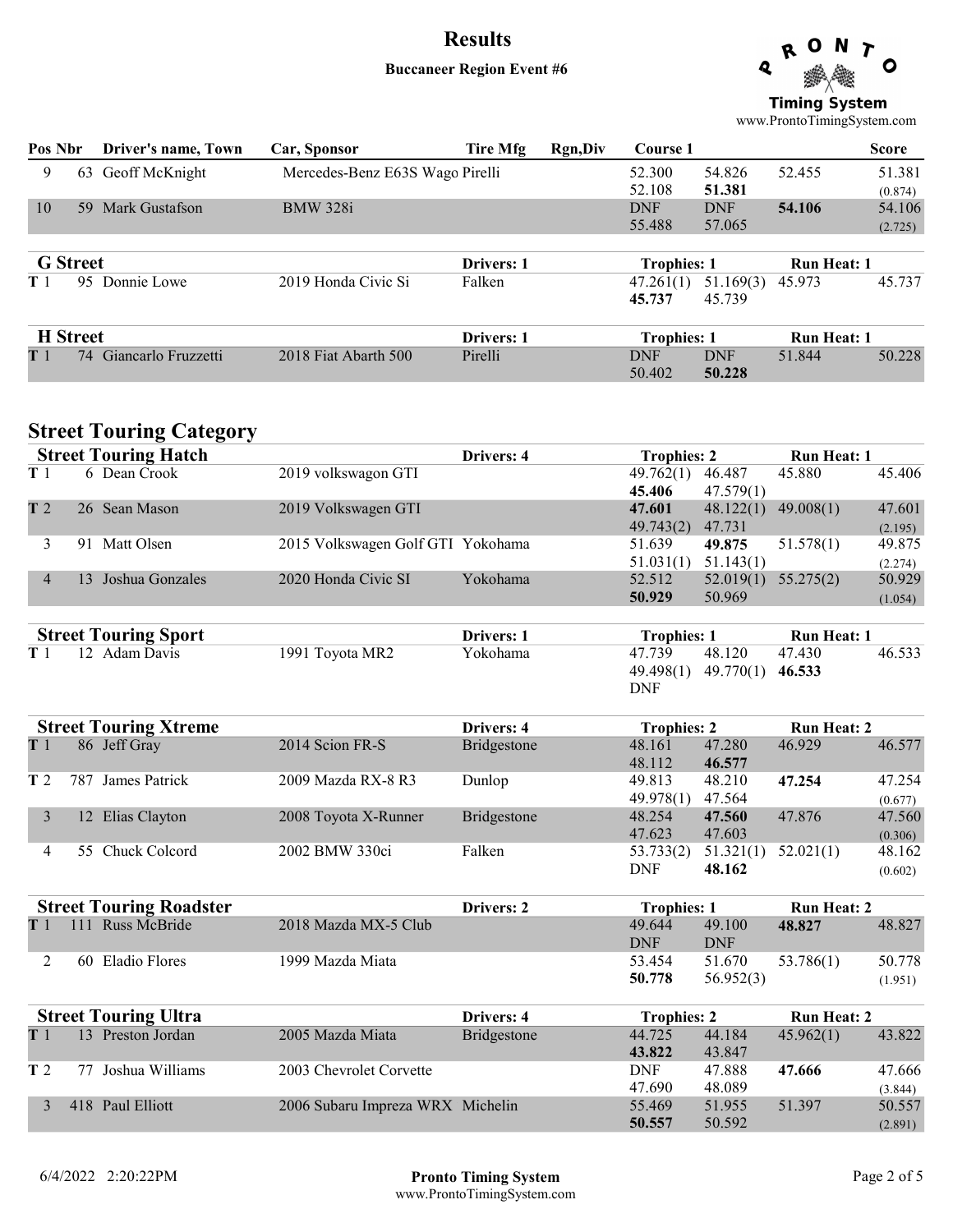#### Buccaneer Region Event #6



**Timing System** www.ProntoTimingSystem.com

| Pos Nbr        |                   | Driver's name, Town             | Car, Sponsor                     | <b>Tire Mfg</b>   | <b>Rgn,Div</b> | <b>Course 1</b>               |                        |                                   | <b>Score</b>      |
|----------------|-------------------|---------------------------------|----------------------------------|-------------------|----------------|-------------------------------|------------------------|-----------------------------------|-------------------|
| 4              |                   | 177 Perri Rothemich             | 2003 Chevrolet Corvette          |                   |                | 53.175<br>53.019              | 53.195<br>52.354       | 51.695                            | 51.695<br>(1.138) |
|                |                   | <b>Super Street Touring</b>     |                                  | Drivers: 1        |                | <b>Trophies: 1</b>            |                        | <b>Run Heat: 1</b>                |                   |
| T 1            |                   | 96 Andrew Caffey                | 2006 Honda S2K                   |                   |                | <b>DNF</b><br>59.628(2)       | 61.396(2)<br>55.675(1) | 59.791(2)                         | 55.675            |
|                |                   | <b>Prepared Category</b>        |                                  |                   |                |                               |                        |                                   |                   |
|                |                   | <b>E</b> Prepared               |                                  | Drivers: 1        |                | <b>Trophies: 1</b>            |                        | <b>Run Heat: 3</b>                |                   |
| T <sub>1</sub> |                   | 221 Eric Denton                 | 1997 Honda Civic                 | Toyo              |                | 55.915<br>53.011(1)           | 52.258<br>53.656(1)    | 53.764(1)                         | 52.258            |
|                |                   | <b>Street Modified Category</b> |                                  |                   |                |                               |                        |                                   |                   |
|                |                   | <b>Street Modified</b>          |                                  | Drivers: 3        |                | <b>Trophies: 1</b>            |                        | <b>Run Heat: 3</b>                |                   |
| T <sub>1</sub> |                   | 19 Kyle Jansch                  | 2002 Subaru Forester             | Firestone         |                | 48.073<br>47.221              | 47.879<br>47.050       | 49.586(1)                         | 47.050            |
| 2              |                   | 119 Amanda Jansch               | 2002 Subaru Forester             | Firestone         |                | 55.774<br>49.880              | 57.060(2)<br>50.872    | 50.791                            | 49.880<br>(2.830) |
| 3              |                   | 26 Ryan Wells                   | 1993 Mazda Miata (mx-5)          | <b>BFGoodrich</b> |                | 57.946                        |                        |                                   | 57.946<br>(8.066) |
|                |                   | <b>Street Modified FWD</b>      |                                  | Drivers: 2        |                | <b>Trophies: 1</b>            |                        | <b>Run Heat: 3</b>                |                   |
| T <sub>1</sub> |                   | 21 Kash Connell                 | 2008 Mini Cooper s               | Yokohama          |                | 50.108<br>49.345              | 48.552<br>48.453       | 48.576                            | 48.453            |
| 2              |                   | 11 Devon Royer                  | 2000 Acura Integra               |                   |                | 49.970(1)<br><b>DNF</b>       | 48.940<br>48.941       | 48.577                            | 48.577<br>(0.124) |
|                |                   | <b>Modified Category</b>        |                                  |                   |                |                               |                        |                                   |                   |
|                | <b>A</b> Modified |                                 |                                  | Drivers: 2        |                | <b>Trophies: 1</b>            |                        | <b>Run Heat: 2</b>                |                   |
| T <sub>1</sub> |                   | 5 kyle younger                  | 1998 LS1- KART                   |                   |                | 48.263(2)<br>45.169(1)        | 48.721(2)<br>42.800    | 43.419                            | 42.800            |
| 2              |                   | 1 Cortland Bailey               | 1900 n/a garden variety loa      |                   |                | 47.139(1)<br><b>DNF</b>       | 50.064(3)<br>45.756(1) | 47.899(2)                         | 45.756<br>(2.956) |
|                | <b>D</b> Modified |                                 |                                  | Drivers: 3        |                | <b>Trophies: 1</b>            |                        | Run Heat: 3                       |                   |
| T <sub>1</sub> |                   | 386 Lee Depew                   | 2021 Exomotive Exocet            | Falken            |                | 46.250<br>46.555<br>57.961(1) | 46.820                 | 251.719(1048.330(1)<br><b>DNF</b> | 46.250            |
| $\overline{2}$ |                   | 9 Butch Kummer                  | 1973 Volkswagen Super Be Hoosier |                   |                | 53.392<br><b>DNF</b>          | 53.334<br>52.445       | 53.488                            | 52.445<br>(6.195) |
| 3              |                   | 404 Brad Depew                  | 2022 Exomotive Exocet            |                   |                | 52.470<br>54.020(1)           | 64.858(4)              | 53.543(1)                         | 52.470<br>(0.025) |

### Other Category

| <b>Novice</b> |                  |                 | Drivers: 23 | <b>Trophies: 7</b> |           |        |
|---------------|------------------|-----------------|-------------|--------------------|-----------|--------|
|               | T 1 67 Sy Walker | 2022 Subaru BRZ |             | 52.623(1) 48.592   | 70.365    | 46.765 |
|               |                  |                 |             | 46.765 71.740      | 49.933(1) |        |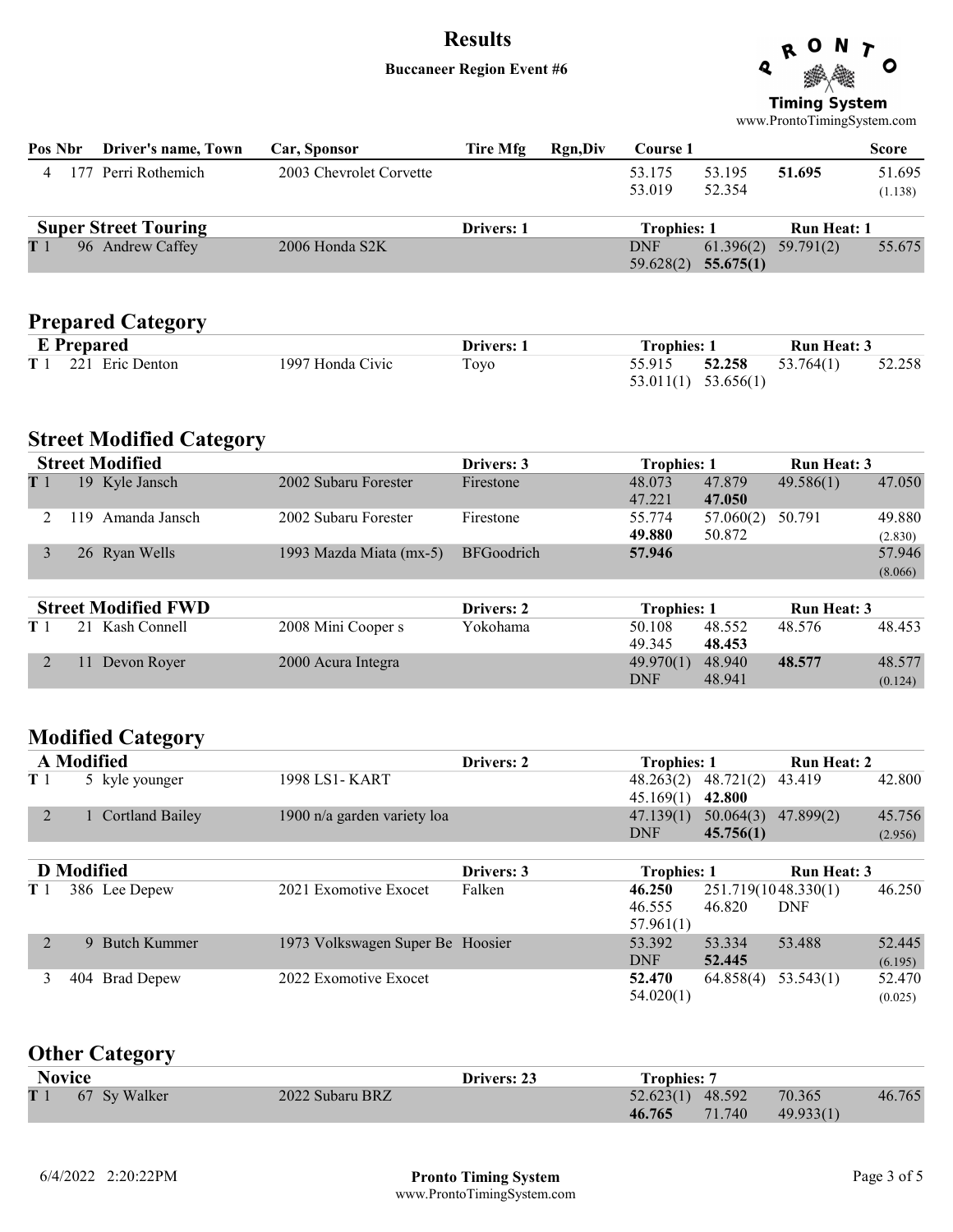### Results Buccaneer Region Event #6



**Timing System** www.ProntoTimingSystem.com

| Pos Nbr        |                    | Driver's name, Town  | Car, Sponsor                         | <b>Tire Mfg</b>             | <b>Rgn,Div</b> | <b>Course 1</b>                   |                               |                                  | <b>Score</b>      |
|----------------|--------------------|----------------------|--------------------------------------|-----------------------------|----------------|-----------------------------------|-------------------------------|----------------------------------|-------------------|
| T <sub>2</sub> |                    | 420 Logan Bowser     | 1993 Toyota MR2 Turbo                | Falken                      |                | <b>DNF</b><br>48.479              | 54.509(1)<br>48.255           | 50.764(1)                        | 48.255<br>(1.490) |
| T <sub>3</sub> |                    | 81 Michael Gerard    | 1991 Mazda Miata                     |                             |                | <b>DNF</b><br>51.377(1)           | 50.586<br>51.456(1)           | 49.400                           | 49.400<br>(1.145) |
| T 4            |                    | 33 Nick McTurk       | 2020 BMW M2 Competit                 | Hankook                     |                | 53.710<br>49.584                  | <b>DNF</b><br>49.556          | 51.765                           | 49.556<br>(0.156) |
| T <sub>5</sub> |                    | 69 Cody Helton       | 2004 Chevrolet Corvette Z0 Michelin  |                             |                | <b>DNF</b><br>49.834<br>52.022(1) | 51.092<br><b>DNF</b>          | <b>DNF</b><br>63.165(1)          | 49.834<br>(0.278) |
| T 6            |                    | 88 Lucas Swanson     | 2005 Honda s2000                     | Michelin                    |                | <b>DNF</b><br>50.606              | 54.655<br>49.896              | 54.984(2)<br>51.378(1)           | 49.896<br>(0.062) |
| T <sub>7</sub> |                    | 55 Chris Lindsey     | 2016 Chevrolet Camaro                |                             |                | 54.514<br>51.564(1)               | 51.742<br>52.968(2)           | 50.364                           | 50.364<br>(0.468) |
| 8              |                    | 72 Danny Griffin     | 1990 Mazda Mx5                       |                             |                | 53.853<br>50.916                  | 54.895(2)<br>51.841           | 50.687                           | 50.687<br>(0.323) |
| 9              |                    | 87 J. Peter Wilking  | 2016 Audi RS-5                       |                             |                | 52.700<br>50.796                  | <b>DNF</b><br>51.579          | 53.124(1)                        | 50.796<br>(0.109) |
| 10             |                    | 6 Anthony Iacovelli  | 2015 Subaru WRX STI                  | Dunlop                      |                | <b>DNF</b><br>50.976              | 52.604<br>51.088              | 51.280                           | 50.976<br>(0.180) |
| 11             |                    | 86 Jose Torres       | 2020 Toyota Supra                    | Falken                      |                | <b>DNF</b><br>54.020              | 56.930<br>51.253              | 52.120                           | 51.253<br>(0.277) |
| 12             |                    | 62 Melanie Nicholls  | 2018 BMW M4                          |                             |                | 64.308<br>54.769(1)               | 55.360<br>51.262              | 55.342                           | 51.262<br>(0.009) |
| 13             |                    | 5 Kenny Bailey       | 1998 Porsche Boxster                 |                             |                | 56.504(1)<br>54.763(1)            | 53.089<br>56.185(1)           | 52.498                           | 52.498<br>(1.236) |
| 14             |                    | 11 David Day         | 2010 Mercedes-Benz C 63              |                             |                | 56.489<br>52.598                  | 57.235<br>61.309(1)           | 53.913                           | 52.598<br>(0.100) |
| 15             |                    | 39 Corey Leckwart    | 1995 Honda Civic EX                  |                             |                | 57.788<br>53.269                  | 67.932<br>57.856(1)           | 70.601(10)<br>58.472(1)          | 53.269<br>(0.671) |
| 16             |                    | 98 Ryan Markowski    | 2021 Volkswagen GTI                  | Bridgestone                 |                | <b>DNF</b><br>53.329              | 56.030<br>53.661              | 53.783                           | 53.329<br>(0.060) |
| 17             |                    | 42 Justin Bicek      | 2002 Honda civic si                  |                             |                | 58.230<br>53.905                  | 55.681<br>53.690              | 54.034                           | 53.690<br>(0.361) |
| 18             |                    | 3 Nicholas Lally     | 2010 Chevrolet Camaro                | Pirelli                     |                | <b>DNF</b><br>53.838              | 56.382<br>54.307              | 55.297                           | 53.838<br>(0.148) |
| 19             |                    | 77 Zachary Harriz    | 2007 Chevrolet Corvette              |                             |                | 67.684<br>58.657(1)               | 57.124<br>53.968              | 56.073                           | 53.968<br>(0.130) |
| 20             |                    | 316 Patrick Hill     | 2018 Dodge challenger skat Goodyear  |                             |                | 56.910<br>55.631<br>63.141(5)     | 55.627<br>54.727<br>63.976(5) | 55.172<br>65.044(5)<br>64.163(5) | 54.727<br>(0.759) |
| 21             |                    | 502 Jonathan Elliott | 2013 Honda Civic Si                  |                             |                | 63.657<br>59.857                  | 61.822<br>58.066              | 60.366                           | 58.066<br>(3.339) |
| 22             |                    | 4 Jeffrey Rogers     | 1967 Triumph TR4A                    | Dunlop                      |                | 65.281<br>59.979                  | 64.587<br>59.642              | 61.690                           | 59.642<br>(1.576) |
| 23             |                    | 7 David Finkelstein  | Triumph Spitfire                     |                             |                | 70.971<br>64.617                  | 66.613                        | 64.964                           | 64.617<br>(4.975) |
| <b>PAX</b>     |                    |                      |                                      | Drivers: 1                  |                | <b>Trophies: 1</b>                |                               | <b>Run Heat: 3</b>               |                   |
| T <sub>1</sub> |                    | 78 Philip Cheshire   | 2018 BMW M2                          | Yokohama<br><b>BS 0.818</b> |                | <b>DNF</b><br>49.191(2)           | <b>DNF</b>                    | 49.270(2)                        | 40.238            |
|                | <b>Street Tire</b> |                      |                                      | Drivers: 2                  |                | <b>Trophies: 1</b>                |                               | <b>Run Heat: 3</b>               |                   |
| T1             |                    | 32 Roy Sprague       | 2004 Volkswagen Golf R32 Bridgestone | SM 0.851                    |                | 50.140(1)<br>46.803               | 48.436<br>47.085              | 46.794                           | 39.805            |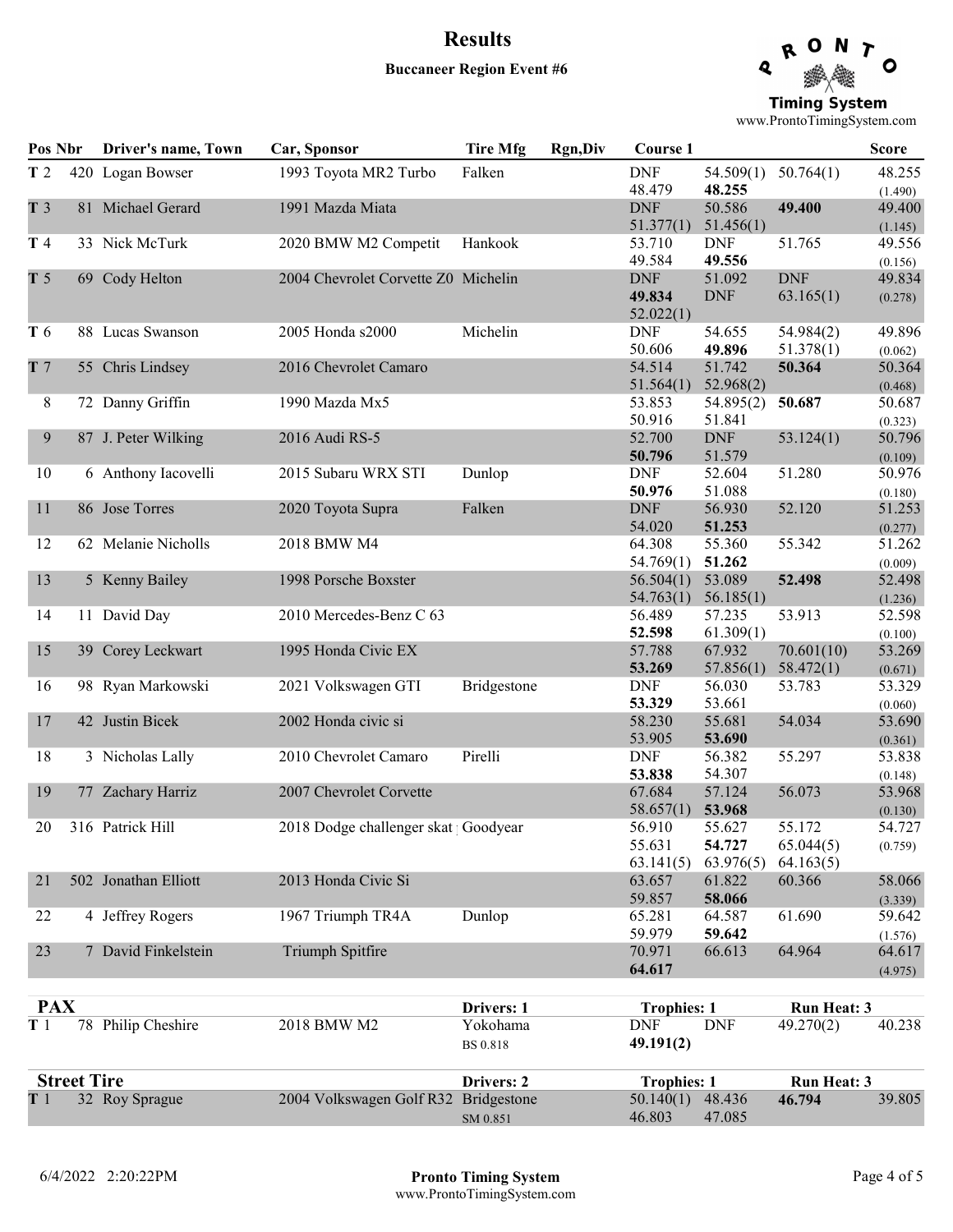#### Buccaneer Region Event #6



**Timing System** www.ProntoTimingSystem.com

| Pos Nbr        |     | Driver's name, Town              | Car, Sponsor                          | Tire Mfg          | <b>Rgn,Div</b> | Course 1             |                         |                    | <b>Score</b>      |
|----------------|-----|----------------------------------|---------------------------------------|-------------------|----------------|----------------------|-------------------------|--------------------|-------------------|
| 2              |     | Darian Hill                      | 2013 Subaru BRZ                       | SM 0.851          |                | 48.862<br>47.539     | 47.196<br>48.013        | 50.166(1)          | 40.147<br>(0.342) |
|                |     | <b>Classic American Muscle C</b> |                                       | Drivers: 5        |                | <b>Trophies: 2</b>   |                         | <b>Run Heat: 3</b> |                   |
| T <sub>1</sub> |     | 19 Bill Cioni                    | 2019 Ford Mustang Ecoboos Bridgestone |                   |                | <b>DNF</b><br>47.164 | 46.368<br>46.251        | 47.711(1)          | 46.251            |
| T <sub>2</sub> |     | 13 Wesley Dunham                 | 2011 Cadillac CTS-V                   | Goodyear          |                | 50.006(1)<br>47.564  | 52.950(2)<br><b>DNF</b> | 48.562             | 47.564<br>(1.313) |
| 3              | 69  | Dalton Bloodworth                | 2013 Ford Mustang gt                  |                   |                | <b>DNF</b><br>50.301 | 51.448<br>52.923(1)     | 53.806(1)          | 50.301<br>(2.737) |
| 4              | 169 | Michael Bloodworth               | 2013 Ford Mustang gt                  |                   |                | 55.563(1)<br>50.437  | 54.135(1)<br>50.937     | 53.104(1)          | 50.437<br>(0.136) |
| 5              |     | 27 Michael McCarty               | 2017 Ford Mustang                     | Michelin          |                | <b>DNF</b><br>57.798 | 62.392(1)<br>57.730     | 59.869             | 57.730<br>(7.293) |
|                |     | <b>Classic American Muscle S</b> |                                       | <b>Drivers: 1</b> |                | <b>Trophies: 1</b>   |                         | <b>Run Heat: 3</b> |                   |
| T <sub>1</sub> |     | 1 Paul Trippy                    | 2017 Chevrolet Corvette Z0            | Continental       |                | 47.413<br>49.948(1)  | 46.901<br>47.097        | 47.234             | 46.901            |
|                |     | <b>Xtreme Street A</b>           |                                       | Drivers: 1        |                | <b>Trophies: 1</b>   |                         | <b>Run Heat: 1</b> |                   |
| T 1            |     | 17 Scott Miller                  | 2013 BMW M3                           |                   |                | 47.986(1)<br>44.571  | 46.112<br>44.627        | 45.935             | 44.571            |
|                |     | <b>Xtreme Street B</b>           |                                       | Drivers: 1        |                | <b>Trophies: 1</b>   |                         | <b>Run Heat: 3</b> |                   |
| T1             |     | 333 Robert Gallopo               | 1999 Mazda Miata                      | Kumho             |                | 52.450(1)<br>47.656  | 49.286<br>50.516(1)     | <b>DNF</b>         | 47.656            |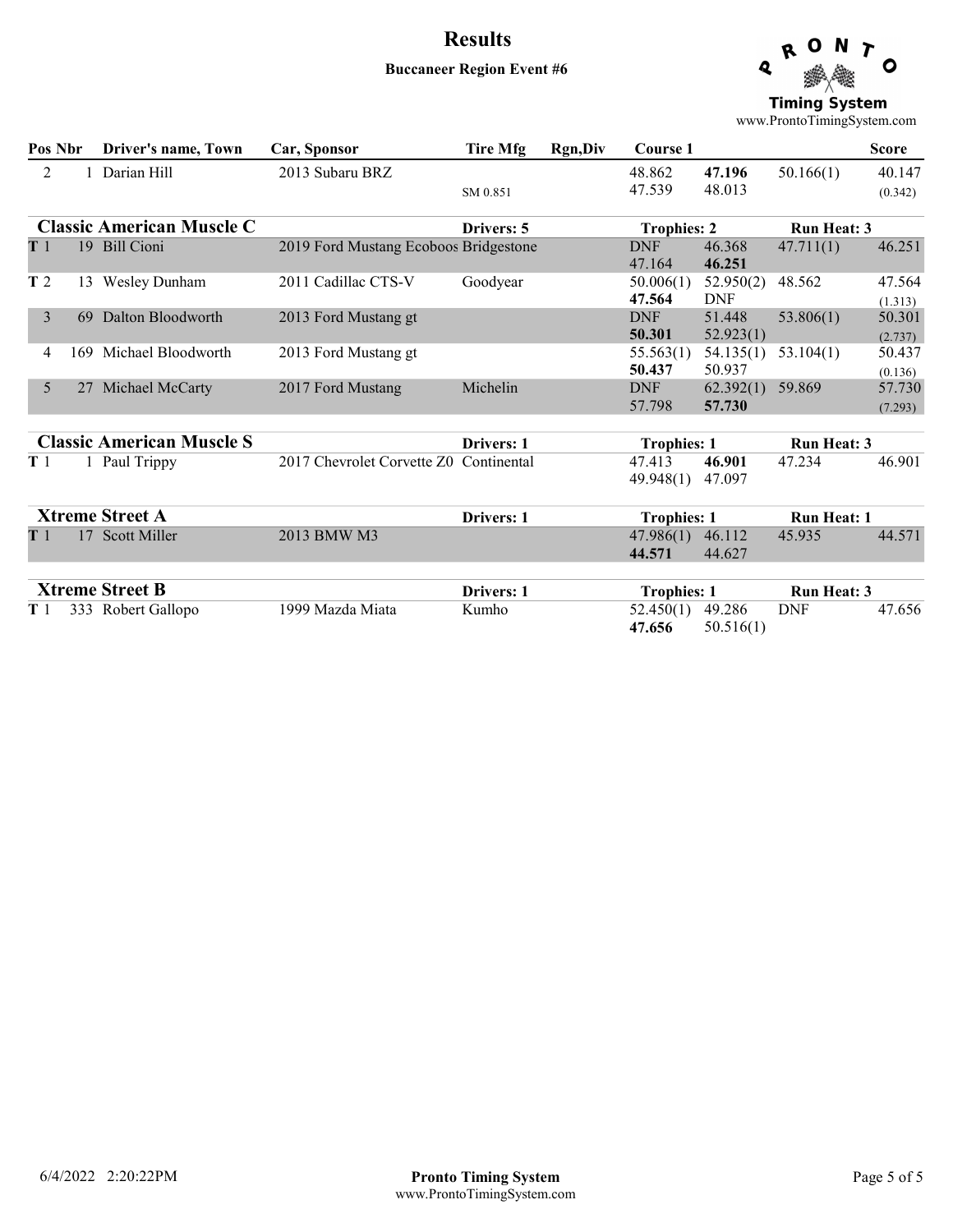# Overall Indexed Results

Buccaneer Region Event #6



www.ProntoTimingSystem.com

| Pos Name               | Class                  | Number         | <b>Total Time</b>           | Index | Index Time | From Previous | From Top    |
|------------------------|------------------------|----------------|-----------------------------|-------|------------|---------------|-------------|
| 1 Donald Lowe          | $\mathop{\text{FS}}$   | $\overline{2}$ | 42.938                      | 0.814 | 34.952     |               |             |
| 2 Craig Tomeo          | $\mathbf{S}\mathbf{S}$ | 67             | 43.421                      | 0.830 | 36.039     | $-1.088$      | $-1.088$    |
| 3 Tim Friedl           | DS                     | 11             | 44.719                      | 0.807 | 36.088     | $-0.049$      | $-1.137$    |
| 4 Erik Leili           | <b>DS</b>              | 14             | 44.814                      | 0.807 | 36.165     | $-0.077$      | $-1.213$    |
| 5 Donnie Lowe          | <b>GS</b>              | 95             | 45.737                      | 0.794 | 36.315     | $-0.150$      | $-1.364$    |
| 6 Preston Jordan       | <b>STU</b>             | 13             | 43.822                      | 0.829 | 36.328     | $-0.013$      | $-1.377$    |
| 7 Armando Camejo III   | DS                     | 576            | 45.658                      | 0.807 | 36.846     | $-0.518$      | $-1.894$    |
| 8 Dean Crook           | <b>STH</b>             | 6              | 45.406                      | 0.812 | 36.870     | $-0.024$      | $-1.918$    |
| 9 Scott Miller         | <b>XSA</b>             | 17             | 44.571                      | 0.842 | 37.529     | $-0.659$      | $-2.577$    |
| 10 William Randolph    | <b>DS</b>              | 167            | 46.573                      | 0.807 | 37.584     | $-0.056$      | $-2.633$    |
| 11 Michael Walters     | <b>FS</b>              | 48             | 46.195                      | 0.814 | 37.603     | $-0.018$      | $-2.651$    |
| 12 Bill Traub          | $\overline{\text{CS}}$ | 19             | 46.553                      | 0.810 | 37.708     | $-0.105$      | $-2.756$    |
| 13 Adam Davis          | <b>STS</b>             | 12             | 46.533                      | 0.813 | 37.831     | $-0.123$      | $-2.880$    |
| 14 Bill Cioni          | CAMC                   | 19             | 46.251                      | 0.819 | 37.880     | $-0.048$      | $-2.928$    |
| 15 Jeff Gray           | <b>STX</b>             | 86             | 46.577                      | 0.817 | 38.053     | $-0.174$      | $-3.102$    |
| 16 Joshua Thorson      | $\mathop{\rm DS}$      | 73             | 47.355                      | 0.807 | 38.215     | $-0.162$      | $-3.264$    |
| 17 James Patrick       | <b>STX</b>             | 787            | 47.254                      | 0.817 | 38.607     | $-0.391$      | $-3.655$    |
| 18 Sean Mason          | <b>STH</b>             | 26             | 47.601                      | 0.812 | 38.652     | $-0.045$      | $-3.700$    |
| 19 Elias Clayton       | <b>STX</b>             | 12             | 47.560                      | 0.817 | 38.857     | $-0.205$      | $-3.905$    |
|                        | $\mathop{\text{FS}}$   |                |                             |       |            |               |             |
| 20 Chandler Gass       |                        | 92             | 47.741                      | 0.814 | 38.861     | $-0.005$      | $-3.910$    |
| 21 Wesley Dunham       | CAMC                   | 13             | 47.564                      | 0.819 | 38.955     | $-0.094$      | $-4.003$    |
| 22 Chris Clifford      | ${\rm FS}$             | $8\,$          | 47.997                      | 0.814 | 39.070     | $-0.115$      | $-4.118$    |
| 23 Ray He              | <b>BS</b>              | $\tau$         | 47.804                      | 0.818 | 39.104     | $-0.034$      | $-4.152$    |
| 24 Paul Trippy         | <b>CAMS</b>            | $\mathbf{1}$   | 46.901                      | 0.838 | 39.303     | $-0.199$      | $-4.352$    |
| 25 Chuck Colcord       | <b>STX</b>             | 55             | 48.162                      | 0.817 | 39.348     | $-0.045$      | $-4.397$    |
| 26 Giancarlo Fruzzetti | <b>HS</b>              | 74             | 50.228                      | 0.786 | 39.479     | $-0.131$      | $-4.528$    |
| 27 Joshua Williams     | <b>STU</b>             | 77             | 47.666                      | 0.829 | 39.515     | $-0.036$      | $-4.564$    |
| 28 Joel Kennedy        | $\mathop{\text{FS}}$   | 20             | 48.795                      | 0.814 | 39.719     | $-0.204$      | $-4.768$    |
| 29 Roy Sprague         | T/SM                   | 32             | 46.794                      | 0.851 | 39.805     | $-0.086$      | $-4.853$    |
| 30 Wesley Black        | <b>DS</b>              | $77\,$         | 49.402                      | 0.807 | 39.867     | $-0.063$      | $-4.916$    |
| 31 Steven Morton       | <b>BS</b>              | 62             | 48.998                      | 0.818 | 40.080     | $-0.213$      | $-5.129$    |
| 32 Louis Tavares       | $\mathop{\text{FS}}$   | 65             | 49.243                      | 0.814 | 40.084     | $-0.003$      | $-5.132$    |
| 33 Darian Hill         | T/SM                   | $\mathbf{1}$   | 47.196                      | 0.851 | 40.147     | $-0.063$      | $-5.195$    |
| 34 Philip Cheshire     | P/BS                   | 78             | 49.191                      | 0.818 | 40.238     | $-0.091$      | $-5.287$    |
| 35 Aidan Bairstow      | <b>FS</b>              | 24             | 49.580                      | 0.814 | 40.358     | $-0.120$      | $-5.407$    |
| 36 Russ McBride        | <b>STR</b>             | 111            | 48.827                      | 0.828 | 40.429     | $-0.071$      | $-5.477$    |
| 37 Matt Olsen          | <b>STH</b>             | 91             | 49.875                      | 0.812 | 40.499     | $-0.070$      | $-5.547$    |
| 38 Robert Gallopo      | XSB                    | 333            | 47.656                      | 0.851 | 40.555     | $-0.057$      | $-5.604$    |
| 39 Kyle Jansch         | ${\rm SM}$             | 19             | 47.050                      | 0.868 | 40.839     | $-0.284$      | $-5.888$    |
| 40 Kash Connell        | <b>SMF</b>             | 21             | 48.453                      | 0.845 | 40.943     | $-0.103$      | $-5.991$    |
| 41 Devon Royer         | <b>SMF</b>             | 11             | 48.577                      | 0.845 | 41.048     | $-0.105$      | $-6.096$    |
| 42 Robert Mroz         | $\mathop{\text{FS}}$   | 11             | 50.507                      | 0.814 | 41.113     | $-0.065$      | $-6.161$    |
| 43 Dalton Bloodworth   | <b>CAMC</b>            | 69             | 50.301                      | 0.819 | 41.197     | $-0.084$      | $-6.245$    |
| 44 Michael Bloodworth  | <b>CAMC</b>            | 169            | 50.437                      | 0.819 | 41.308     | $-0.111$      | $-6.356$    |
| 45 Joshua Gonzales     | <b>STH</b>             | 13             | 50.929                      | 0.812 | 41.354     | $-0.046$      | $-6.403$    |
| 46 Lee Depew           | DM                     | 386            | 46.250                      | 0.898 | 41.533     | $-0.178$      | $-6.581$    |
| 47 Geoff McKnight      | <b>FS</b>              | 63             | 51.381                      | 0.814 | 41.824     | $-0.292$      | $-6.873$    |
| 48 Paul Elliott        | <b>STU</b>             | 418            | 50.557                      | 0.829 | 41.912     | $-0.088$      | $-6.960$    |
| 49 Eladio Flores       | <b>STR</b>             | 60             | 50.778                      | 0.828 | 42.044     | $-0.132$      | $-7.093$    |
|                        |                        |                | 51.542                      | 0.830 |            |               |             |
| 50 Neil Torpey         | $\rm SS$               | $\mathbf{1}$   |                             |       | 42.780     | $-0.736$      | $-7.828$    |
| 51 kyle younger        | AM                     | 5              | 42.800                      | 1.000 | 42.800     | $-0.020$      | $-7.848$    |
| 52 Perri Rothemich     | <b>STU</b>             | 177            | 51.695                      | 0.829 | 42.855     | $-0.055$      | $-7.904$    |
| 53 Amanda Jansch       | ${\rm SM}$             | 119            | 49.880                      | 0.868 | 43.296     | $-0.441$      | $-8.344$    |
| 54 Mark Gustafson      | ${\rm FS}$             | 59             | 54.106                      | 0.814 | 44.042     | $-0.746$      | $-9.091$    |
| 55 Eric Denton         | EP                     | 221            | 52.258                      | 0.850 | 44.419     | $-0.377$      | $-9.468$    |
| 56 Cortland Bailey     | ${\rm AM}$             |                | 45.756                      | 1.000 | 45.756     | $-1.337$      | $-10.804$   |
| 6/4/2022 2:18:07PM     |                        |                | <b>Pronto Timing System</b> |       |            |               | Page 1 of 2 |

e.

i.

i<br>L

F

I.

i. 

İ.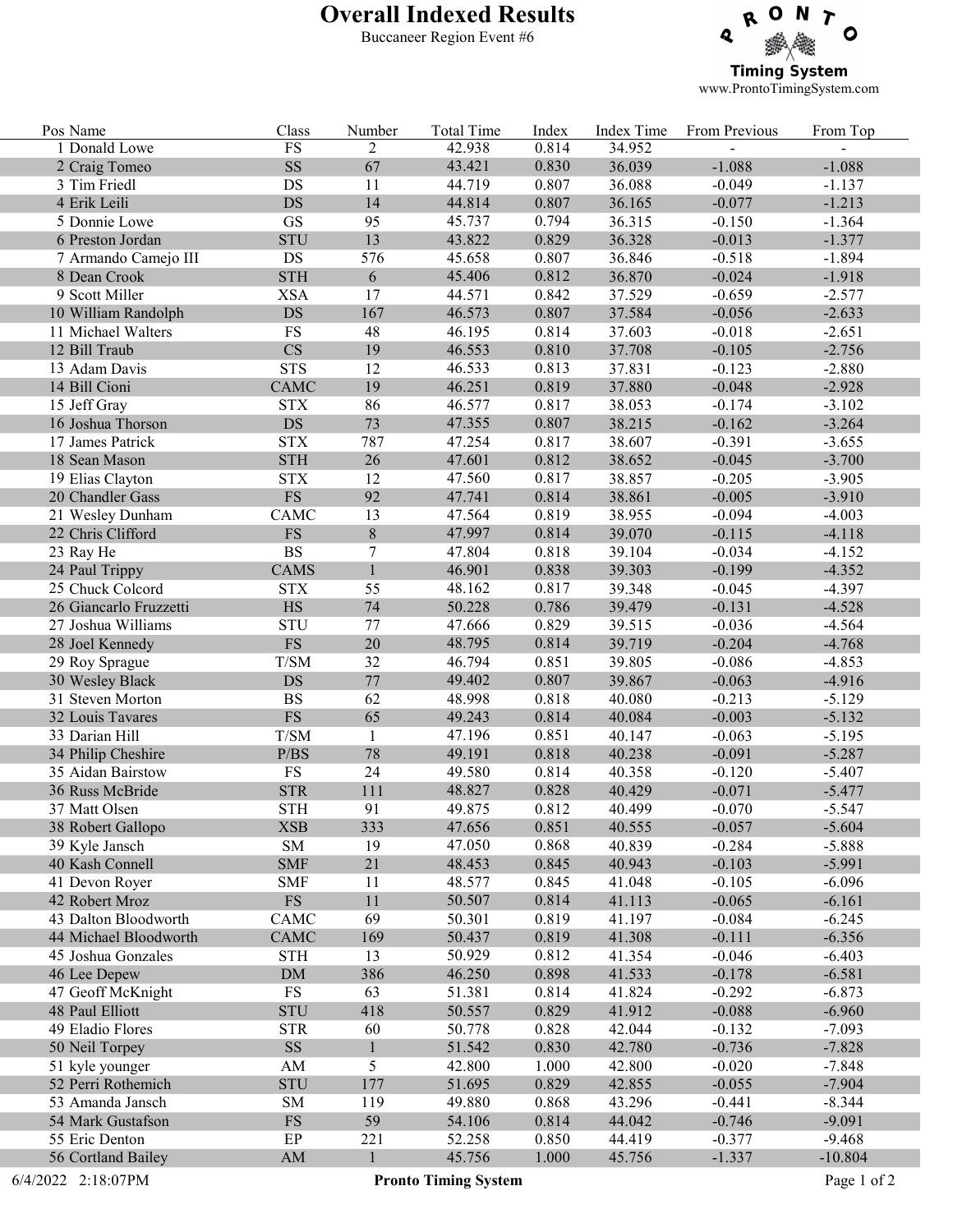# Overall Indexed Results

Buccaneer Region Event #6



www.ProntoTimingSystem.com

| Pos Name             | Class       | Number         | <b>Total Time</b> | Index | Index Time | From Previous | From Top  |
|----------------------|-------------|----------------|-------------------|-------|------------|---------------|-----------|
| 57 Sy Walker         | $\mathbf N$ | 67             | 46.765            | 1.000 | 46.765     | $-1.009$      | $-11.813$ |
| 58 Andrew Caffey     | <b>SST</b>  | 96             | 55.675            | 0.841 | 46.823     | $-0.058$      | $-11.871$ |
| 59 Butch Kummer      | <b>DM</b>   | 9              | 52.445            | 0.898 | 47.096     | $-0.273$      | $-12.144$ |
| 60 Brad Depew        | DM          | 404            | 52.470            | 0.898 | 47.118     | $-0.022$      | $-12.167$ |
| 61 Michael McCarty   | CAMC        | 27             | 57.730            | 0.819 | 47.281     | $-0.163$      | $-12.329$ |
| 62 Logan Bowser      | ${\bf N}$   | 420            | 48.255            | 1.000 | 48.255     | $-0.974$      | $-13.303$ |
| 63 Michael Gerard    | N           | 81             | 49.400            | 1.000 | 49.400     | $-1.145$      | $-14.448$ |
| 64 Nick McTurk       | ${\bf N}$   | 33             | 49.556            | 1.000 | 49.556     | $-0.156$      | $-14.604$ |
| 65 Cody Helton       | $\mathbf N$ | 69             | 49.834            | 1.000 | 49.834     | $-0.278$      | $-14.882$ |
| 66 Lucas Swanson     | ${\bf N}$   | 88             | 49.896            | 1.000 | 49.896     | $-0.062$      | $-14.944$ |
| 67 Ryan Wells        | ${\rm SM}$  | 26             | 57.946            | 0.868 | 50.297     | $-0.401$      | $-15.346$ |
| 68 Chris Lindsey     | ${\bf N}$   | 55             | 50.364            | 1.000 | 50.364     | $-0.067$      | $-15.412$ |
| 69 Danny Griffin     | $\mathbf N$ | 72             | 50.687            | 1.000 | 50.687     | $-0.323$      | $-15.735$ |
| 70 J. Peter Wilking  | ${\bf N}$   | 87             | 50.796            | 1.000 | 50.796     | $-0.109$      | $-15.844$ |
| 71 Anthony Iacovelli | $\mathbf N$ | 6              | 50.976            | 1.000 | 50.976     | $-0.180$      | $-16.024$ |
| 72 Jose Torres       | ${\bf N}$   | 86             | 51.253            | 1.000 | 51.253     | $-0.277$      | $-16.301$ |
| 73 Melanie Nicholls  | $\mathbf N$ | 62             | 51.262            | 1.000 | 51.262     | $-0.009$      | $-16.310$ |
| 74 Kenny Bailey      | ${\bf N}$   | 5              | 52.498            | 1.000 | 52.498     | $-1.236$      | $-17.546$ |
| 75 David Day         | $\mathbf N$ | 11             | 52.598            | 1.000 | 52.598     | $-0.100$      | $-17.646$ |
| 76 Corey Leckwart    | ${\bf N}$   | 39             | 53.269            | 1.000 | 53.269     | $-0.671$      | $-18.317$ |
| 77 Ryan Markowski    | $\mathbf N$ | 98             | 53.329            | 1.000 | 53.329     | $-0.060$      | $-18.377$ |
| 78 Justin Bicek      | ${\bf N}$   | 42             | 53.690            | 1.000 | 53.690     | $-0.361$      | $-18.738$ |
| 79 Nicholas Lally    | $\mathbf N$ | 3              | 53.838            | 1.000 | 53.838     | $-0.148$      | $-18.886$ |
| 80 Zachary Harriz    | ${\bf N}$   | 77             | 53.968            | 1.000 | 53.968     | $-0.130$      | $-19.016$ |
| 81 Patrick Hill      | $\mathbf N$ | 316            | 54.727            | 1.000 | 54.727     | $-0.759$      | $-19.775$ |
| 82 Jonathan Elliott  | ${\bf N}$   | 502            | 58.066            | 1.000 | 58.066     | $-3.339$      | $-23.114$ |
| 83 Jeffrey Rogers    | N           | $\overline{4}$ | 59.642            | 1.000 | 59.642     | $-1.576$      | $-24.690$ |
| 84 David Finkelstein | ${\bf N}$   | $\overline{7}$ | 64.617            | 1.000 | 64.617     | $-4.975$      | $-29.665$ |
| 85 Eric Orr          | ES          | 11             |                   | 0.792 | No Time    |               |           |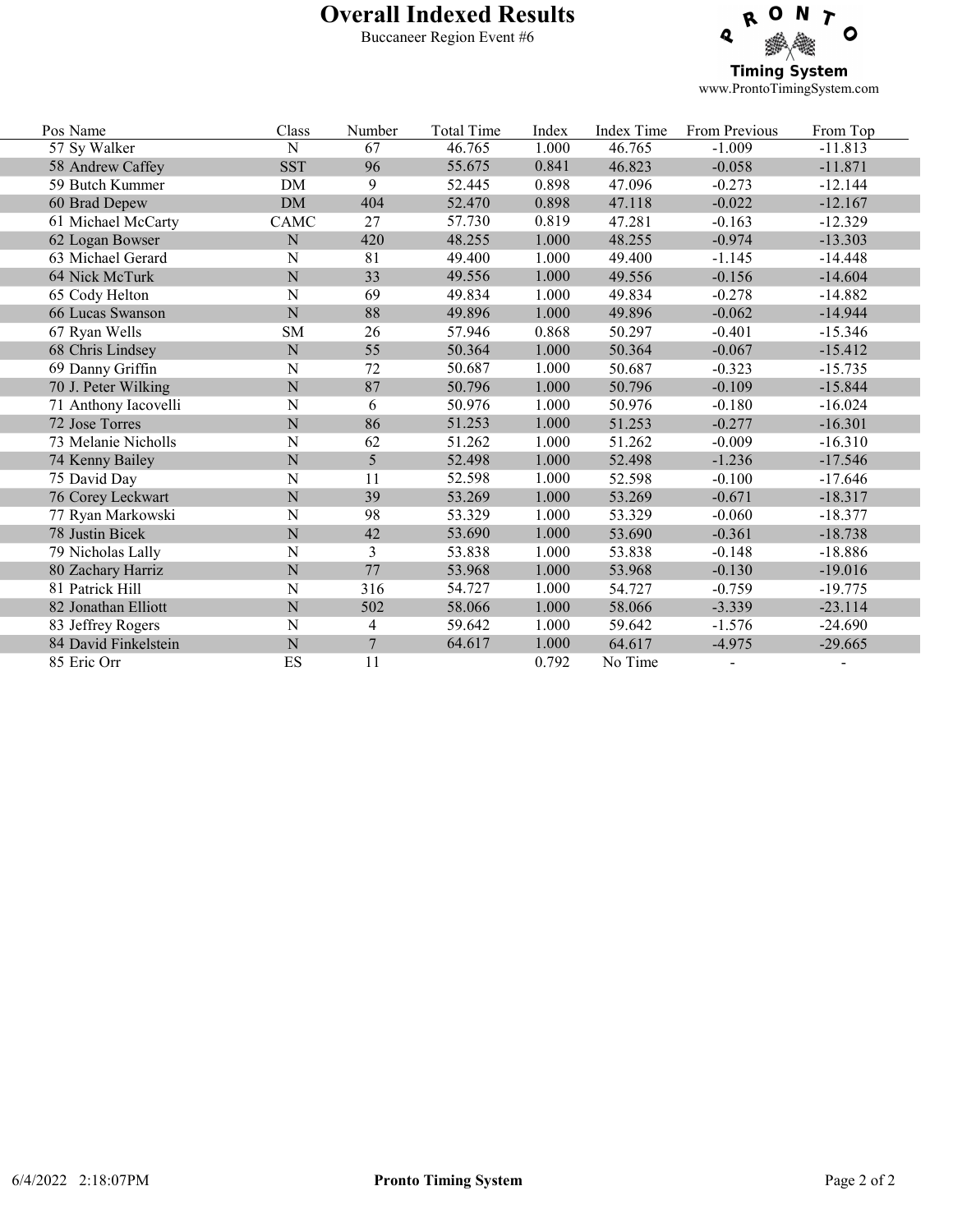# Overall Raw Results

Buccaneer Region Event #6



www.ProntoTimingSystem.com

| $\underline{Pos}$  | <b>Name</b>            | Class                    | Number                      | <b>Best Time</b> | <b>From Previous</b> | From Top    |
|--------------------|------------------------|--------------------------|-----------------------------|------------------|----------------------|-------------|
| $\mathbf{1}$       | kyle younger           | AM                       | 5                           | 42.800           |                      |             |
| $\overline{c}$     | Donald Lowe            | <b>FS</b>                | $\overline{2}$              | 42.938           | $-0.138$             | $-0.138$    |
| $\mathfrak{Z}$     | Craig Tomeo            | SS                       | 67                          | 43.421           | $-0.483$             | $-0.621$    |
| $\overline{4}$     | Preston Jordan         | <b>STU</b>               | 13                          | 43.822           | $-0.401$             | $-1.022$    |
| 5                  | Scott Miller           | <b>XSA</b>               | 17                          | 44.571           | $-0.749$             | $-1.771$    |
| 6                  | Tim Friedl             | DS                       | 11                          | 44.719           | $-0.148$             | $-1.919$    |
| $\boldsymbol{7}$   | Erik Leili             | DS                       | 14                          | 44.814           | $-0.095$             | $-2.014$    |
| $8\,$              | Dean Crook             | <b>STH</b>               | 6                           | 45.406           | $-0.592$             | $-2.606$    |
| 9                  | Armando Camejo III     | DS                       | 576                         | 45.658           | $-0.252$             | $-2.858$    |
| $10\,$             | Donnie Lowe            | $\operatorname{GS}$      | 95                          | 45.737           | $-0.079$             | $-2.937$    |
| 11                 | <b>Cortland Bailey</b> | $\mathbf{A}\mathbf{M}$   | $\mathbf{1}$                | 45.756           | $-0.019$             | $-2.956$    |
| 12                 | Michael Walters        | <b>FS</b>                | 48                          | 46.195           | $-0.439$             | $-3.395$    |
| 13                 | Lee Depew              | $DM$                     | 386                         | 46.250           | $-0.055$             | $-3.450$    |
| 14                 | <b>Bill Cioni</b>      | CAMC                     | 19                          | 46.251           | $-0.001$             | $-3.451$    |
| 15                 | Adam Davis             | <b>STS</b>               | 12                          | 46.533           | $-0.282$             | $-3.733$    |
| 16                 | <b>Bill Traub</b>      | $\mathbf{C}\mathbf{S}$   | 19                          | 46.553           | $-0.020$             | $-3.753$    |
| 17                 | William Randolph       | DS                       | 167                         | 46.573           | $-0.020$             | $-3.773$    |
| $18\,$             | Jeff Gray              | <b>STX</b>               | 86                          | 46.577           | $-0.004$             | $-3.777$    |
| 19                 | Sy Walker              | ${\bf N}$                | 67                          | 46.765           | $-0.188$             | $-3.965$    |
| $20\,$             | Roy Sprague            | $\bar{T}$                | 32                          | 46.794           | $-0.029$             | $-3.994$    |
| 21                 | Paul Trippy            | CAMS                     | $\mathbf{1}$                | 46.901           | $-0.107$             | $-4.101$    |
| 22                 | Kyle Jansch            | ${\rm SM}$               | 19                          | 47.050           | $-0.149$             | $-4.250$    |
| 23                 | Darian Hill            | $\rm T$                  | $\mathbf{1}$                | 47.196           | $-0.146$             | $-4.396$    |
| 24                 | James Patrick          | $\operatorname{STX}$     | 787                         | 47.254           | $-0.058$             | $-4.454$    |
| 25                 | Joshua Thorson         | $\mathop{\rm DS}$        | 73                          | 47.355           | $-0.101$             | $-4.555$    |
| 26                 | Elias Clayton          | <b>STX</b>               | 12                          | 47.560           | $-0.205$             | $-4.760$    |
| $27\,$             | Wesley Dunham          | CAMC                     | 13                          | 47.564           | $-0.004$             | $-4.764$    |
| 28                 | Sean Mason             | <b>STH</b>               | 26                          | 47.601           | $-0.037$             | $-4.801$    |
| 29                 | Robert Gallopo         | <b>XSB</b>               | 333                         | 47.656           | $-0.055$             | $-4.856$    |
| 30                 | Joshua Williams        | <b>STU</b>               | $77 \,$                     | 47.666           | $-0.010$             | $-4.866$    |
| 31                 | <b>Chandler Gass</b>   | <b>FS</b>                | 92                          | 47.741           | $-0.075$             | $-4.941$    |
| 32                 | Ray He                 | $\mathbf{B}\mathbf{S}$   | $\boldsymbol{7}$            | 47.804           | $-0.063$             | $-5.004$    |
| 33                 | Chris Clifford         | ${\rm FS}$               | $\,8\,$                     | 47.997           | $-0.193$             | $-5.197$    |
| 34                 | Chuck Colcord          | <b>STX</b>               | 55                          | 48.162           | $-0.165$             | $-5.362$    |
| 35                 | Logan Bowser           | ${\bf N}$                | 420                         | 48.255           | $-0.093$             | $-5.455$    |
| 36                 | Kash Connell           | <b>SMF</b>               | 21                          | 48.453           | $-0.198$             | $-5.653$    |
| 37                 | Devon Royer            | <b>SMF</b>               | 11                          | 48.577           | $-0.124$             | $-5.777$    |
| 38                 | Joel Kennedy           | FS                       | 20                          | 48.795           | $-0.218$             | $-5.995$    |
| 39                 | Russ McBride           | <b>STR</b>               | 111                         | 48.827           | $-0.032$             | $-6.027$    |
| 40                 | <b>Steven Morton</b>   | <b>BS</b>                | 62                          | 48.998           | $-0.171$             | $-6.198$    |
| 41                 | Philip Cheshire        | $\mathbf{P}$             | $78\,$                      | 49.191           | $-0.193$             | $-6.391$    |
| 42                 | Louis Tavares          | FS                       | 65                          | 49.243           | $-0.052$             | $-6.443$    |
| 43                 | Michael Gerard         | $\mathbf N$              | 81                          | 49.400           | $-0.157$             | $-6.600$    |
| 44                 | <b>Wesley Black</b>    | $DS$                     | $77 \,$                     | 49.402           | $-0.002$             | $-6.602$    |
| 45                 | Nick McTurk            | $\mathbf N$              | 33                          | 49.556           | $-0.154$             | $-6.756$    |
| 46                 | Aidan Bairstow         | $\mathop{\text{FS}}$     | 24                          | 49.580           | $-0.024$             | $-6.780$    |
| 47                 | Cody Helton            | ${\bf N}$                | 69                          | 49.834           | $-0.254$             | $-7.034$    |
| 48                 | Matt Olsen             | <b>STH</b>               | 91                          | 49.875           | $-0.041$             | $-7.075$    |
| 49                 | Amanda Jansch          | SM                       | 119                         | 49.880           | $-0.005$             | $-7.080$    |
| 50                 | Lucas Swanson          | ${\bf N}$                | 88                          | 49.896           | $-0.016$             | $-7.096$    |
| 51                 | Giancarlo Fruzzetti    | $\rm HS$                 | 74                          | 50.228           | $-0.332$             | $-7.428$    |
| 52                 | Dalton Bloodworth      | $\mathop{\mathrm{CAMC}}$ | 69                          | 50.301           | $-0.073$             | $-7.501$    |
| 53                 | Chris Lindsey          | ${\bf N}$                | 55                          | 50.364           | $-0.063$             | $-7.564$    |
| 54                 | Michael Bloodworth     | CAMC                     | 169                         | 50.437           | $-0.073$             | $-7.637$    |
| 55                 | Robert Mroz            | <b>FS</b>                | 11                          | 50.507           | $-0.070$             | $-7.707$    |
| 6/4/2022 2:18:50PM |                        |                          | <b>Pronto Timing System</b> |                  |                      | Page 1 of 2 |